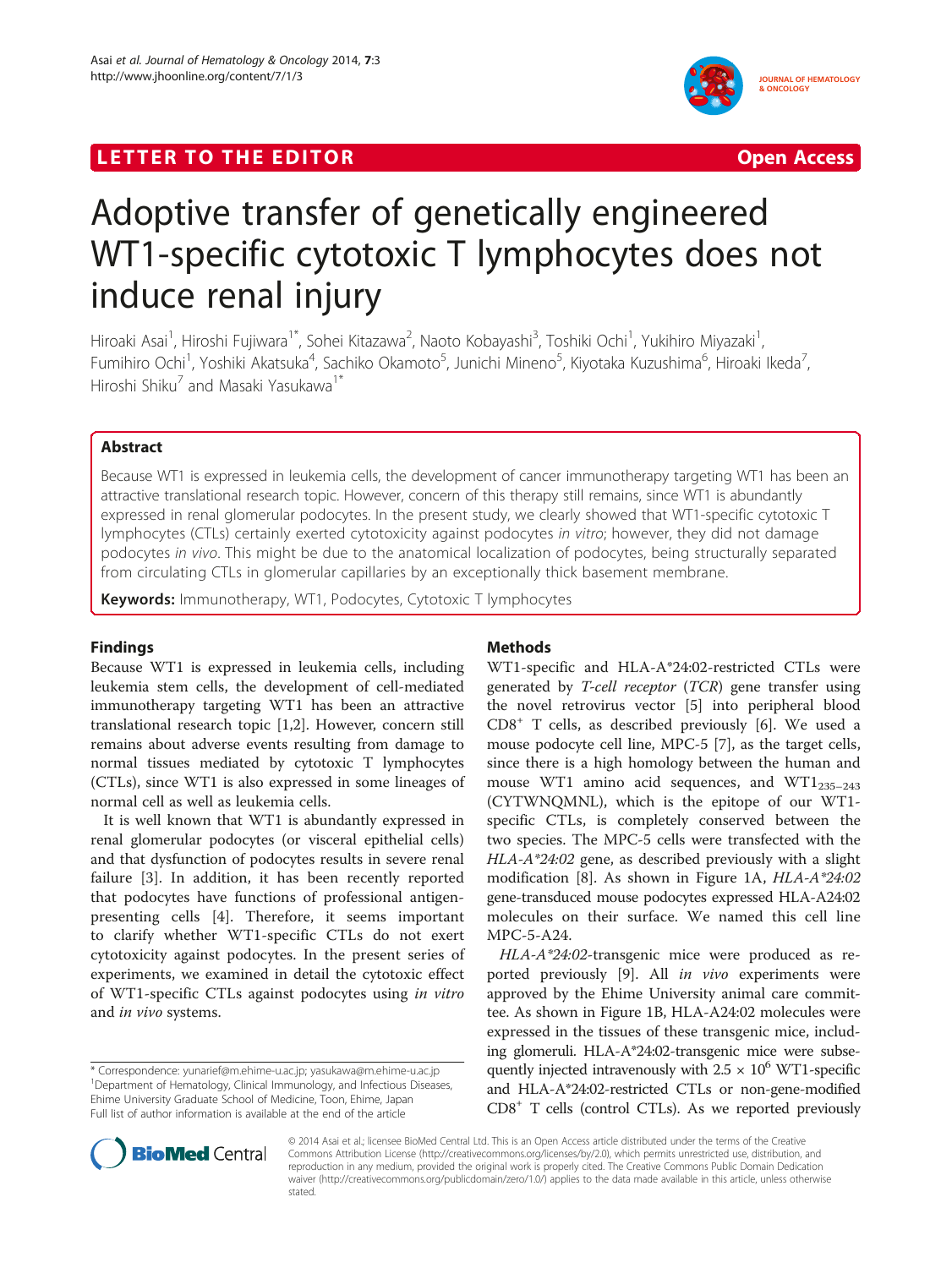<span id="page-1-0"></span>Asai et al. Journal of Hematology & Oncology 2014, 7:3 Page 2 of 4 http://www.jhoonline.org/content/7/1/3



[[6,10\]](#page-3-0), the dose of TCR gene-engineered T cells used in the present study is enough to show anti-leukemia effect in vivo. Mice that had received WT1-specific CTLs and control CTLs were sacrificed after 7 days, and the presence of tissue damage was examined morphologically. Trafficking of WT1-specific CTLs in HLA-A\*24:02-transgenic mice was examined using *luciferase* gene-transfected CTLs in a bioluminescence imaging assay as reported previously [[10](#page-3-0)]. Serial acquisition of luciferase photon counts using luciferin was carried out on days 1, 3, and 6 using

AEQUORIA (Hamamatsu Photonics, Hamamatsu, Japan), and analyzed using AQUACOSMOS software (Hamamatsu Photonics).

## Results

As shown in Figure 1C, WT1 appeared to be abundantly expressed in the HLA-A\*24:02 gene-transduced mouse podocyte cell line, MPC-5-A24. We also confirmed that WT1 was abundantly expressed in podocytes of HLA-A\*24:02-transgenic mice. (Figure 1D). Figure 1E shows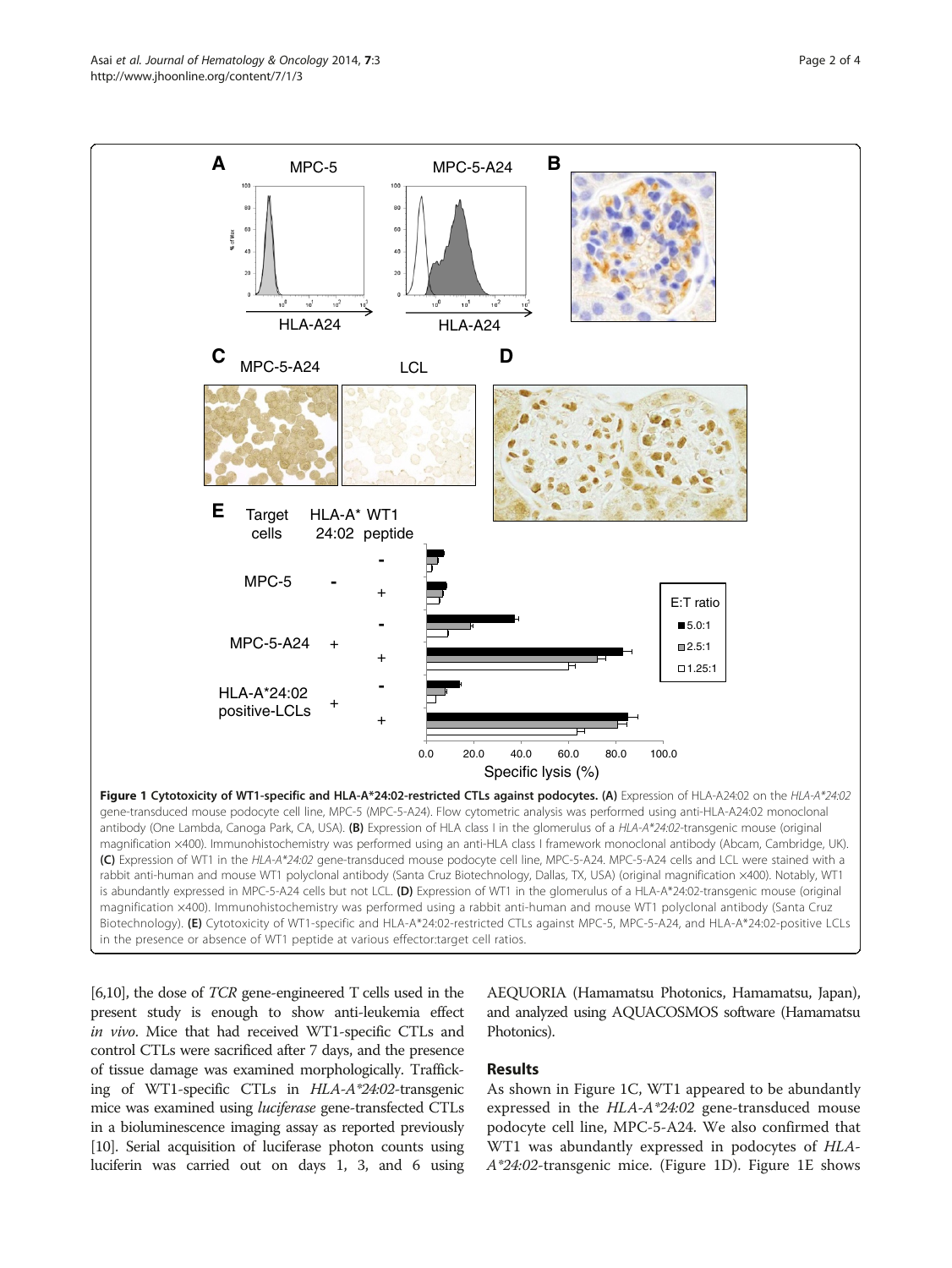the cytotoxicity of WT1-specific and HLA-A\*24:02 restricted CTLs against various target cells. WT1-specific CTLs showed strong cytotoxicity against  $WT1_{235-243}$ peptide-loaded but not -unloaded HLA-A\*24:02-positive LCLs. Notably, WT1-specific CTLs apparently exerted cytotoxicity against MPC-5-A24, and their cytotoxicity against  $WT1_{235-243}$  peptide-loaded MPC-5-A24 appeared to be higher than that against WT1 peptide-unloaded MPC-5-A24. In contrast, WT1-specific CTLs did not show cytotoxicity against WT1 peptide-loaded or -unloaded MPC-5. These results showed that WT1-specific CTLs can lyse podocytes in an HLA-restricted manner through recognition of the WT1 epitope that is naturally processed from WT1 protein in podocytes and presented on the cell surface in the context of HLA class I molecules.

We monitored in detail the renal function of HLA-A\*24:02-transgenic mice following transfer of WT1 specific CTLs. Body weight loss and severe proteinuria were not observed in mice that had received WT1 specific CTLs (data not shown). As shown in Figure 2A, lymphocyte infiltration or glomerular injury was not detectable morphologically in WT1-specific CTL-transferred mice. Also, damage of other organs, including pleura, was not detectable (data not shown). Finally, we examined the kinetic distribution of WT1-specific CTLs in HLA-A\*24:02-transgenic mice. As shown in Figure 2B, WT1 specific and HLA-A\*24:02-restricted CTLs did not accumulate in kidneys.

## **Discussion**

The present in vitro and in vivo studies clearly showed that WT1-specific CTLs indeed exerted cytotoxicity against renal glomerular podocytes in an HLA-restricted manner; in vivo, however, podocytes were able to escape from the cytotoxicity of WT1-specific CTLs. This might be due to the anatomical localization of podocytes, being located outside the capillaries of the glomerulus. Because podocytes are completely separated from capillaries in which CTLs are circulating by a thick glomerular basement membrane which can inhibit the pass of blood



glomerulus of the WT1-specific CTL-transferred mouse. (B) Trafficking of WT1-specific and HLA-A\*24:02-restricted CTLs in HLA-A\*24:02-transgenic mice. Four mice were transferred with WT1-specific and HLA-A\*24:02-restricted CTLs. Notably, CTLs have not accumulated in specific organs, including the kidneys.